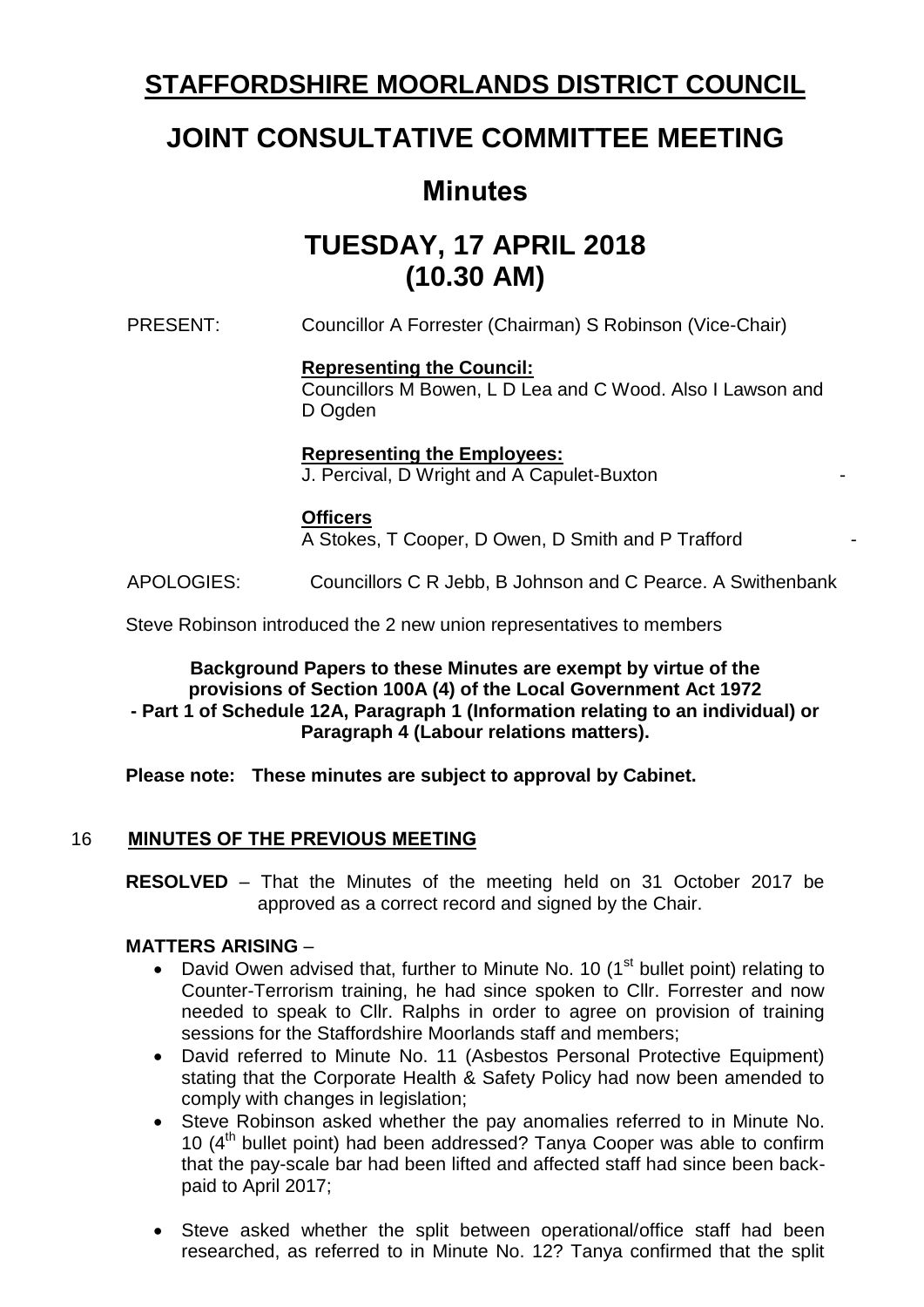would be displayed in the Sickness Absence Report from 2018/19, but that the split was 70% / 30% operational/office staff;

• Steve asked, under Minute No. 13 (Union questions) whether a comparison exercise had been carried out regarding pay levels for Refuse Drivers? Tanya clarified that the exercise had bee carried out with other Staffordshire authorities. SMDC featured  $4<sup>th</sup>$  out of 7 compared. The top 3 were  $-$ Newcastle under Lyme BC, Stoke on Trent CC and ANSA. It was pointed out, however, that this was not a 'like-for-like' comparison due to existing individual local agreements.

#### 17 **REVISED WORKPLACE INSPECTIONS PROCEDURE**

The Council's insurer – Zurich Municipal – had carried out an audit of the Workplace Inspections Procedures and found a number of anomalies relating to Car Parks and Estates inspections.

The resultant revisions to the Policy and Inspection Form – appended to the report – were recommended in order to align the procedures to give a consistent approach to such matters.

**RESOLVED** – That the report be **NOTED**.

**FURTHER RESOLVED** – That the revised Policy and Inspection Sheet/Risk Assessments be **APPROVED**.

# 18 **TOOL BOX TALK - CARPAL TUNNEL SYNDROME - VERBAL UPDATE**

David Owen advised that there were a total of 46 Tool Box Talks (TBT's) currently in place in the authority. They were seen to be a good way of conveying Health & Safety-related messages to staff members.

Carpal Tunnel Syndrome (CTS) was known to be related to some health conditions such as diabetes and joint injuries and in some cases, to Hand Arm Vibration Syndrome (HAVS). This TBT was contained in the agenda for this particular meeting with a link to the following agenda item.

#### 19 **HEALTH & SAFETY EXECUTIVE VISIT - MARCH 2018 + SUBSEQUENT POLICY AMENDMENT**

A recent visit by the Health & Safety Executive (HSE) Inspector – Rachel Pargeter resulted from a situation which occurred over a 2 ½ year timespan. In June 2015, a High Peak Community Housing (HPCH) employee was diagnosed as suffering with HAVS. At that point in time, HPCH had not been taken fully under the Alliance umbrella and, as a result, the Health & Safety arrangements were not the responsibility of the Alliance. The Manager subsequently left HPCH and continuity of Health & Safety reporting arrangements failed in this instance.

In the meantime, in October 2017, the same employee – now an Alliance employee – was diagnosed with CTS, which may well have developed from the original HAVS. The continuity failure referred to above was identified and the relevant RIDDOR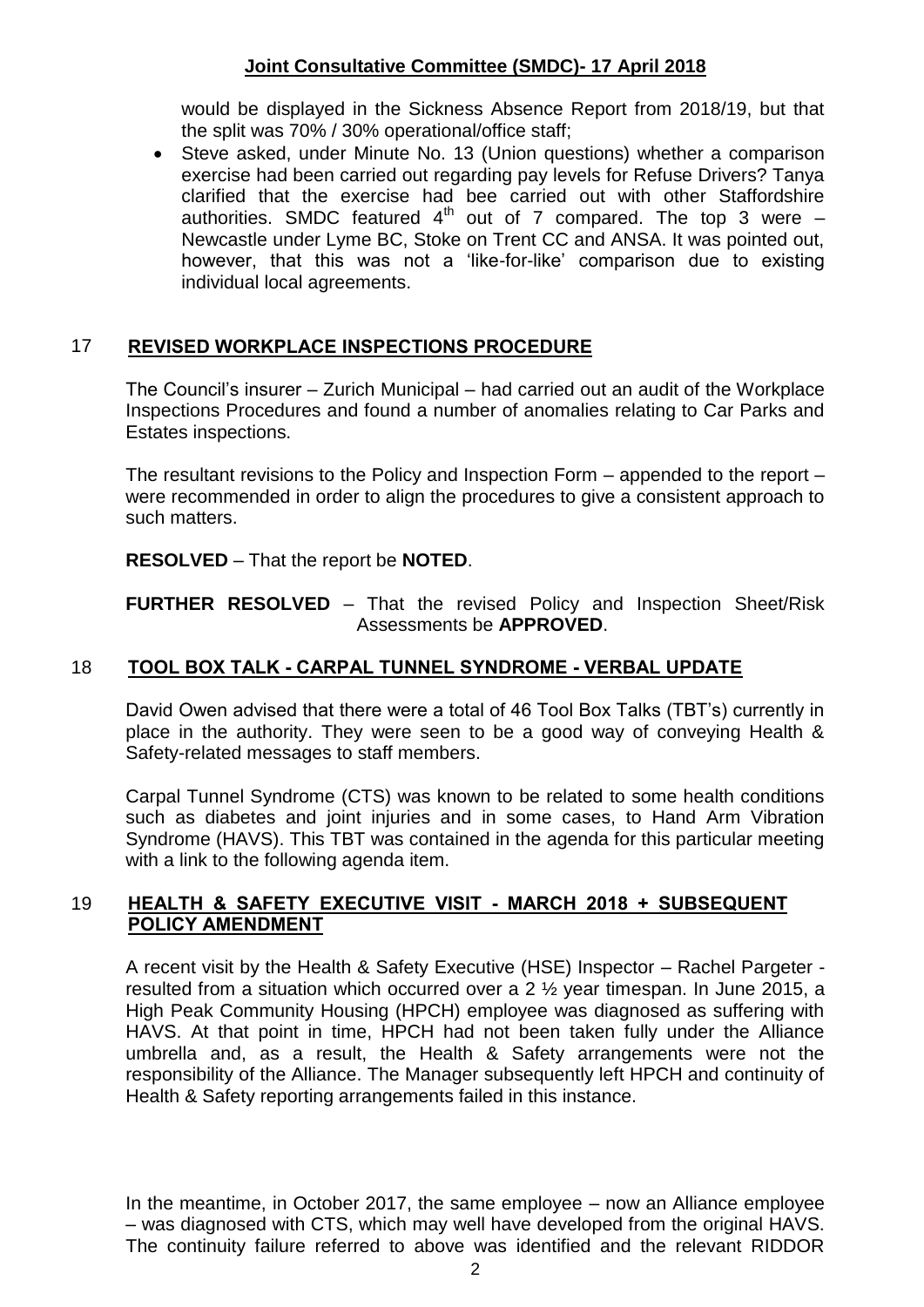(Reporting of Injuries, Diseases and Dangerous Occurrences Regulations 1995) report was submitted.

The above HSE visit was the result of this and in general, the Inspector was very happy with the Health and Safety practices in place. However, as there had been a failure to report situation High Peak Borough Council was to be served with a 'Notice of Contravention', DGO advised that he had already planned to update the HAVS Policy, this has been achieved and the revised policy sent to the HSE for comment.

The revised Corporate Policy was contained on the agenda, with revisions showing in red. Application of the policy would ensure that this type of occurrence would not happen again. By definition, it would ensure that all relevant parties would be involved (Responsible Manager, individual concerned, Human Resources Business Partner and Corporate Health & Safety Adviser).

David clarified that none of the working practices within the Alliance were likely to expose employees to vibration levels anywhere near the daily exposure action value – quoted in the Policy as 2.5 m/s<sup>2</sup> A(8).

# 20 **SICKNESS ABSENCE REPORT - DECEMBER 2017**

Tanya Cooper introduced the report to members, showing the picture for the period April to November 2017. At that time, an average of 5.21 days per full-time employee had been lost to sickness, which was 'on-track' for the annual target of 9 days. However, since that time the amount of time lost had increased, so that the target had been missed. The exact figure would be reported to the next meeting of the committee.

Of the sickness cases, 19 were classified as 'long-term', which accounted for 682.5 out of the total of 872 days. The main contributory cause for sickness was, as previously, Musculo-Skeletal problems, accounting for 38.9% of all absence.

#### Actions

- By 31 December 2017, there had been 30 'stage 1' and 13 'stage 2' interviews;
- 2 cases were seeking redeployment;
- 4 staff had a phased/supported return to work plan in place;
- 2 staff were on temporarily adjusted duties:
- There had been 14 stress-related cases, 2 of which were work related, 10 were personal and 2 were a combination of work/personal;
- 55 cases had been referred to Occupational Health;
- Flu clinics had been held in Leek and Buxton.

# 21 **DOMESTIC VIOLENCE REPORT & POLICY**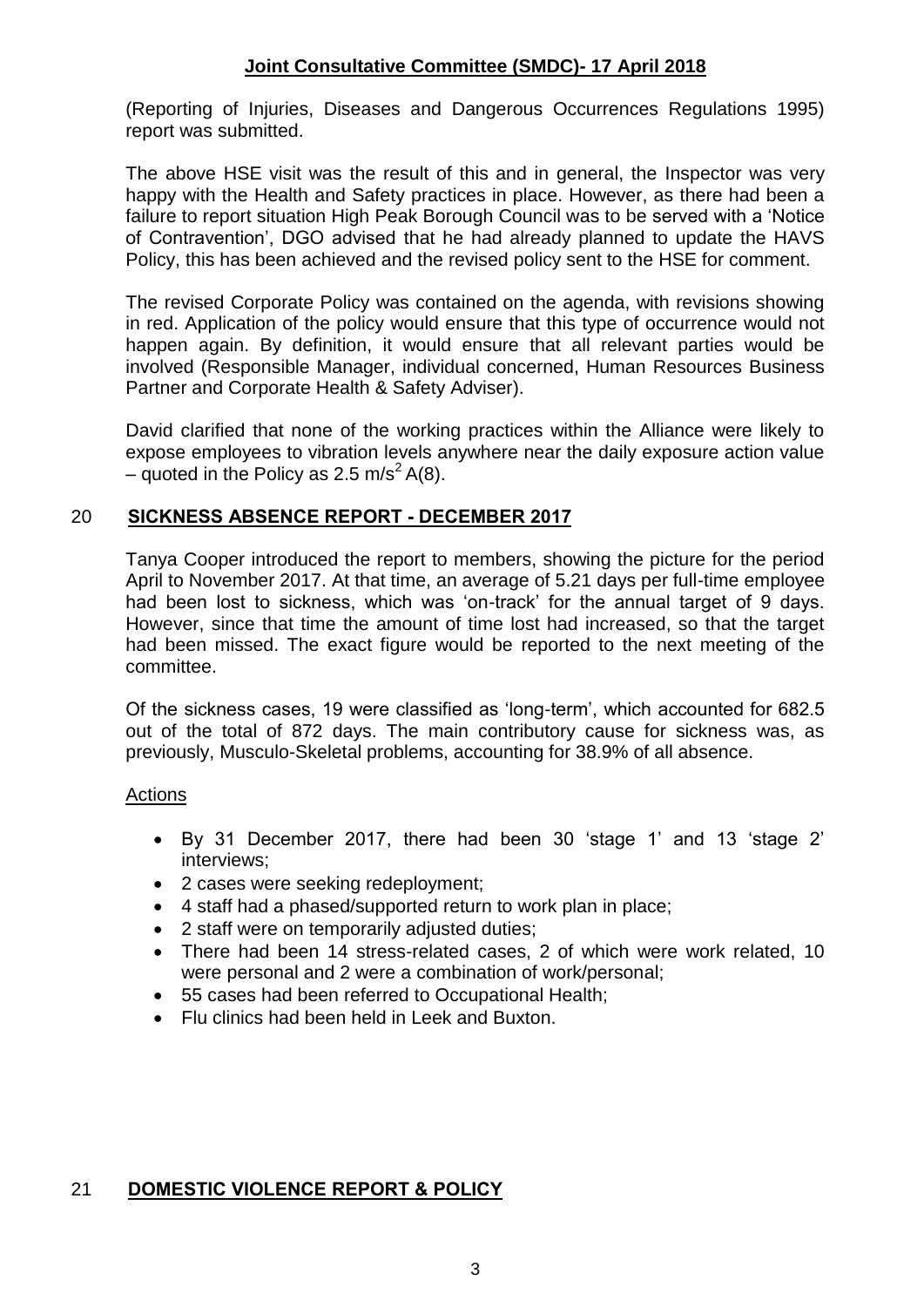David Smith presented the document "Support for Domestic Abuse Victims at Work", which outlined the support that would be provided by the Council to any employee who was a victim of domestic abuse and the steps that would be taken to protect them from the risk of violent attacks or further abuse from partners, ex-partners or family members while at work.

The policy was one of the priorities of the Police & Crime Commissioner and was based on a template provided by Staffordshire Women's Aid and set out:-

- The Council's commitment to supporting victims of Domestic Abuse;
- The support available for employees;
- Guidance for managers and those in support management roles; and
- The Council's position on those that are perpetrating domestic abuse.

To support the introduction of the Policy, the Council had appointed and trained 2 'Domestic Abuse Champions' to provide support for council employees. The training had been based around the '5 R's model':-

- Raise awareness:
- Recognise signs;
- Respond:
- Refer: and
- Record.

Members were uncomfortable with the title 'Domestic Abuse Champions' and asked whether an alternative could be found. David agreed to look into this.

**RESOLVED** – That the report be **NOTED** and that the policy on support for domestic abuse victims at work be **APPROVED**, subject to a potential change in the title from 'Domestic Abuse Champions' as referred to above.

# 22 **QUARTERLY UNION MEETING - MATTERS ARISING**

Andrew Stokes reported discussions which had taken place at the recent meeting with the union representatives. Subjects discussed were:-

Flexible Working Policy Most issues now sorted out.

Gender Pay Gap

SMDC were below the reporting threshold (250 employees) whilst HPBC were above it. The calculation was done for both authorities anyway, showing a 'negative' pay gap in each case (females paid more than males) – SM 6%, HP 4.8%.

Alliance Environmental Services (AES)